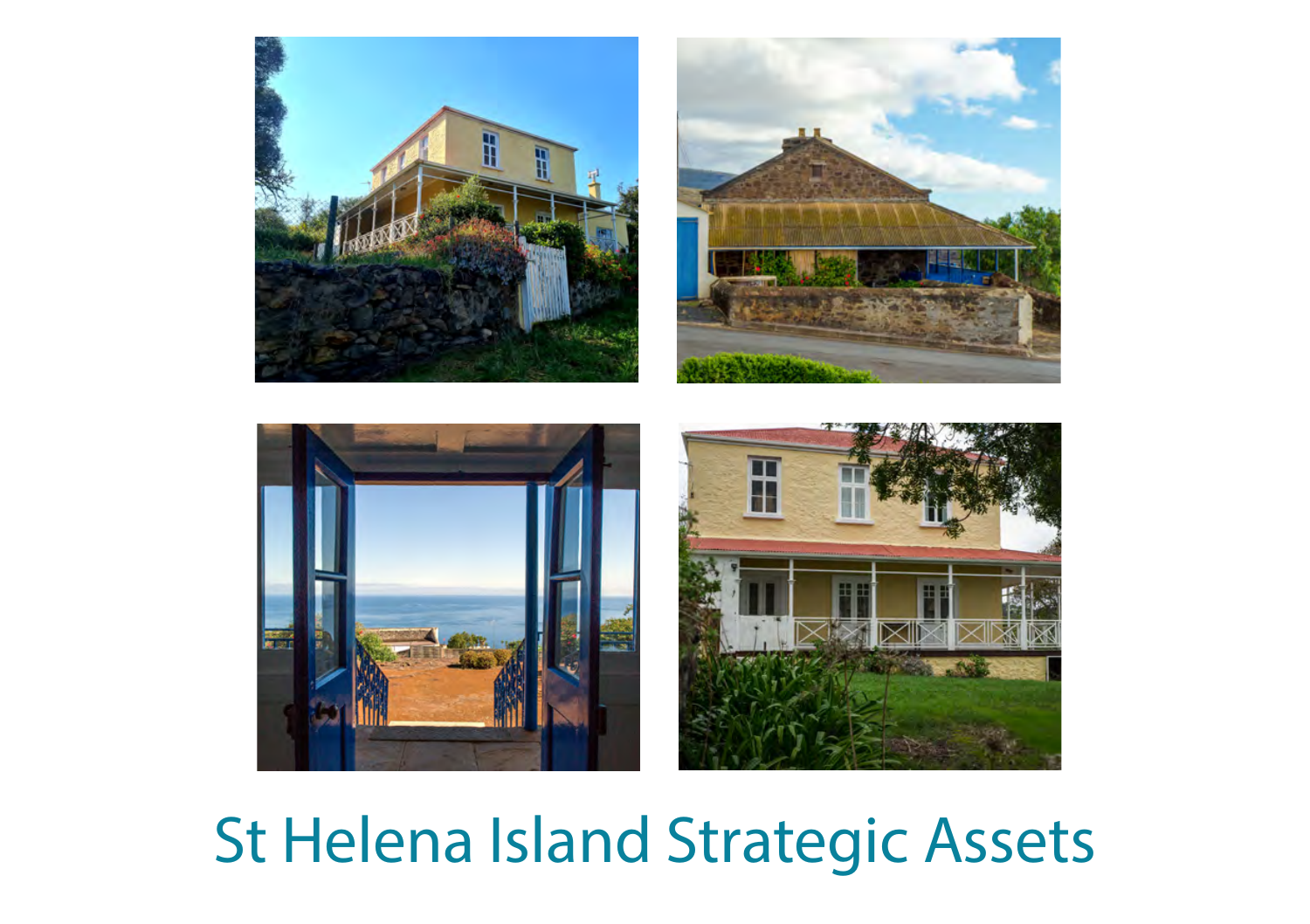

## New Ground House

Set at the top east corner of a generously sized plot, just below Sapper Way and above the community of New Ground, this splendid 19th century two-storey property boasts incredible scenic views that complete its charming character.

In 1910 it was the residence of Acting Governor H.J. Bovell and previously the site of an extensive plantation, possibly housing the plantation owner.

Tucked away within the expansive grounds, this large country style manor has a first floor consisting of 3 bedrooms and 1 bathroom. A traditional wooden staircase leads down to the ground floor, with a spacious kitchen at the back, and a lounge and adjacent dining room towards the front. A second lounge, complete with fireplace, offers a private, cosy spacein which to relax.

The veranda wraps around the north and west sides of the house, overlooking the open grounds and amazing views out to sea. The property is located within close proximity to the well-populated community of Half Tree Hollow, just outside of Jamestown.

**Grounds:** 1.38 acres **Building:** Grade 3 Listed Heritage Building circa 227.8m2 **Reserve price:** £238,300 **Lease term:**  199 years **Preference 1:** Commercial activities (subject to planning permission) **Preference 2:** Residential

*Terms and conditions apply. SHG's Sustainable Development team is the first contact point for investors and can be contacted via Melissa.fowler@sainthelena.gov.sh or +290 22470.*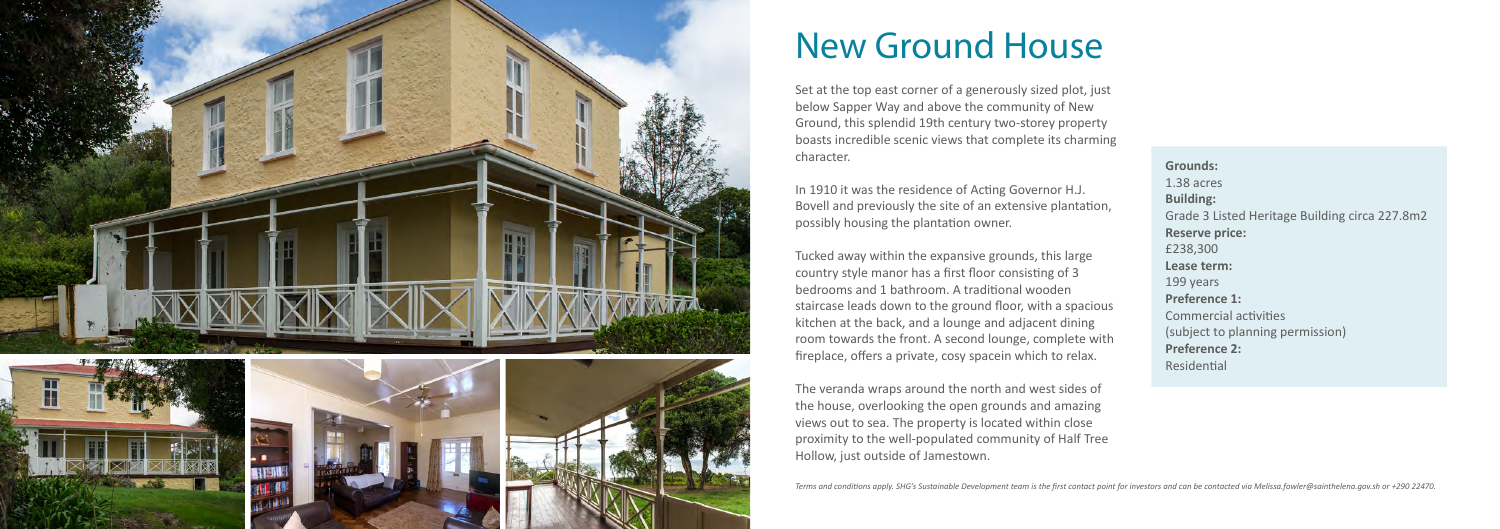



This remarkable colonial house was built in 1870 for the Commanding Officer of the Royal Artillery. Later, during WW2, the house was used as a mess for sergeants stationed on St Helena. With incredible uninterrupted ocean views, this double-storey manor with large front verandas is set at the rear of an expansive front garden that poses excellent potential.

The recently refurbished servants' quarters, situated across the courtyard at the rear of this beautiful house, provide heaps of potential for retrofitting the wide, open rooms into a multitude of opportunities. Red Roof is is in a prime location, in close proximity to the island's capital, Jamestown.







Terms and conditions apply. SHG's Sustainable Development team is the first contact point for investors and can be contacted via Melissa.fowler@sainthelena.gov.sh or +290 22470.

**Grounds:** 0.56 acres **Building:** Grade 3 Listed Heritage Building circa 340m2 **Reserve price:** £194,300 **Lease term:**  199 years **Preference 1:** Commercial activities (subject to planning permission) **Preference 2:** Residential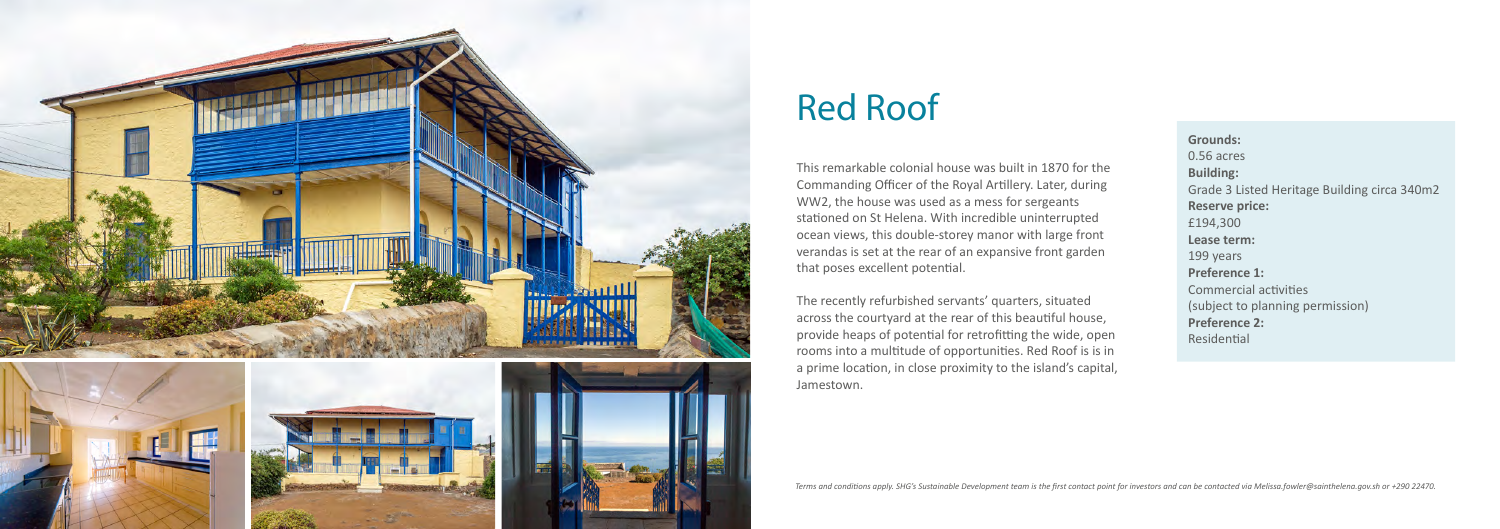







## Veranda Quarters

Lower Veranda Quarters is a beautifully crafted stone bungalow originally built in 1900 to house Navy officers. Found at the foot of Half Tree Hollow and situated just behind Ladder Hill Fort, this perfectly positioned house on the leeward side of the island offers year-round sunshine and an amazing, uninterrupted ocean view.

The single-storey, six-bay bungalow features integral verandas under the main roofs, finely built in exposed stone with terraces, adjoining walls and a chimney. This property offers any prospective investor the chance to secure a part of the island's rich history and wonderful heritage.

**Grounds:** 0.14 acres **Building:** Grade 3 Listed Heritage Building circa 159m2 **Reserve price:** £140,800 **Lease term:**  199 years **Preference 1:** Commercial activities (subject to planning permission) **Preference 2:** Residential

*Terms and conditions apply. SHG's Sustainable Development team is the first contact point for investors and can be contacted via Melissa.fowler@sainthelena.gov.sh or +290 22470.*